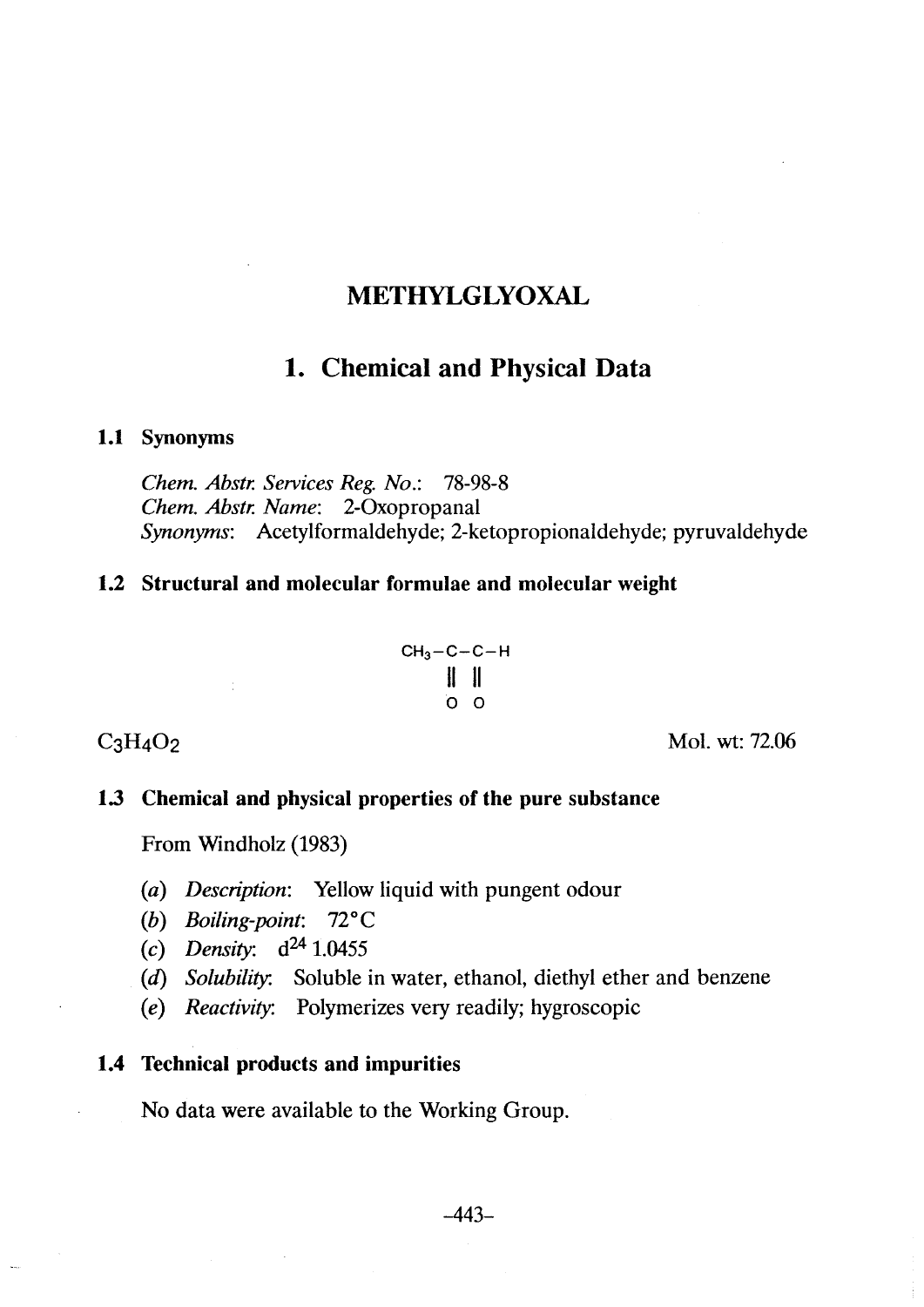# 2. Production, Use, Occurrence and Analysis

## 2.1 Production and use

(a) Production

Methylglyoxal is not produced commercially. It can be obtained by warming isonitrosoacetone with dilute sulfuric acid; by distiling a dilute solution of dihydroxyacetone from calcium carbonate (Windholz, 1983); by the catalytic dehydrogenation of glycerol (Baltes & Leupold, 1981); and by the oxidation of acetone with selenium dioxide (Musashino Chemical Research Institute Ltd, 1981).

(b) Use

No commercial use of methylglyoxal has been reported.

# 2.2 Occurrence

# (a) Natural occurrence

Methylglyoxal has been identified as a metabolite during glycolysis (Kasai et al., 1982) and as a sugar fragmentation product. It is one of the most highly reactive compounds in a browning reaction (Hodge, 1953). It is also formed by several bacteria of the human intestine (Baskaran et al., 1989).

 $(b)$  Occupational exposure

No data on exposure levels were available to the Working Group.

 $\overline{c}$  Air

Methylglyoxal has been reported to be a degradation product of toluene under simulated atmospheric conditions (Dumdei & O'Brien, 1984). It has been found in cigarette smoke at levels ranging from 5 to 60  $\mu$ g per cigarette (Moree-Testa & Saint-Jalm, 1981).

(d) Water and sediments

Methylglyoxal has not been detected in US industrial effluents (Perry et al., 1979) or in drinking-water (National Research Council, 1977).

(e) Food and beverages '

Methylglyoxal has been detected in a broad range of commercial food products and beverages, including bread (Wiseblatt & Kohn, 1960; Nagao et al., 1986a), toast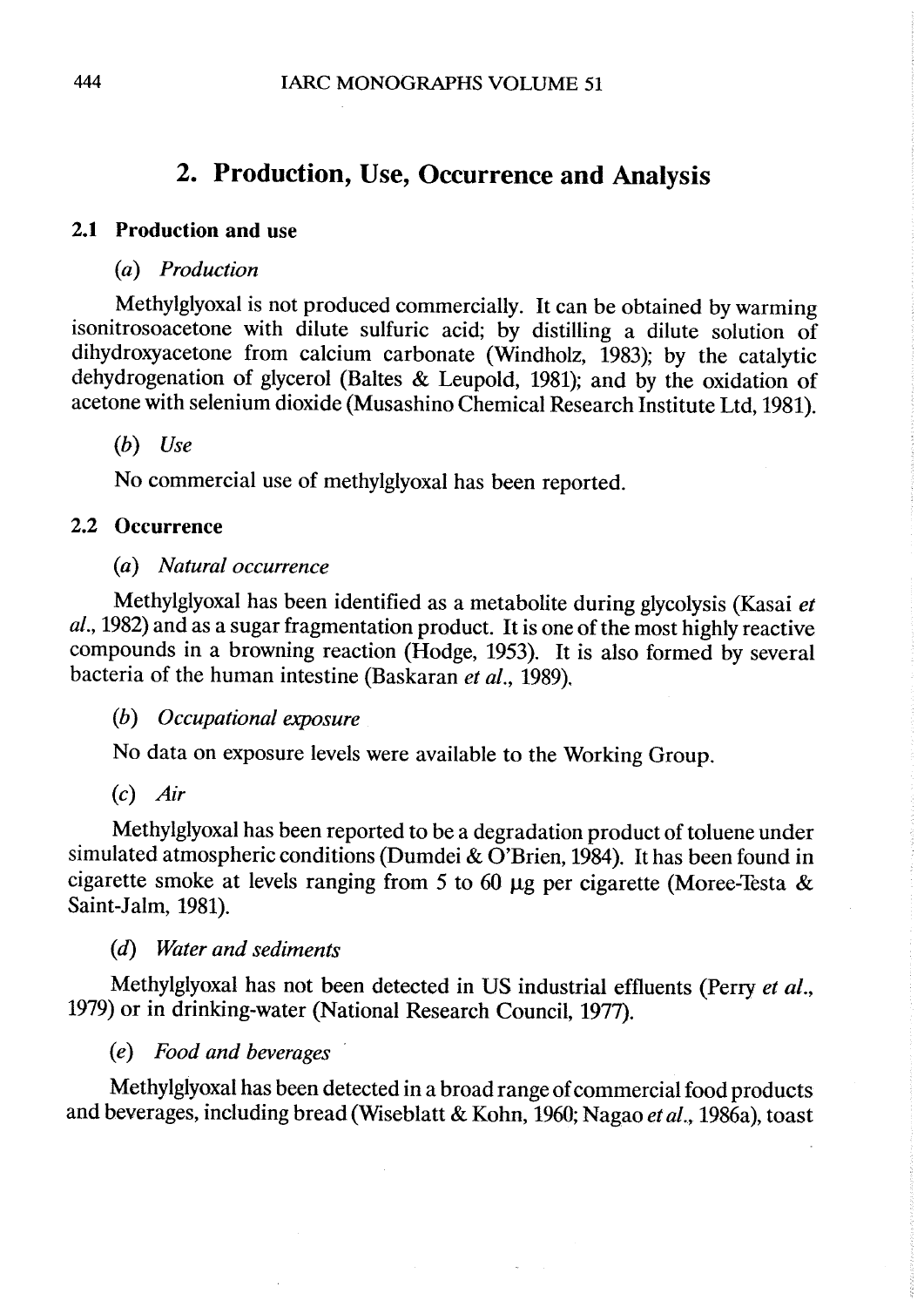(Nagao et al., 1986a), tomatoes (SchormülIer & Grosch, 1964), boiled potatoes (Kajita & Senda, 1972), caramelized sucrose (Lukesch, 1956), soya sauce and soya bean paste (Hayashi & Shibamato, 1985; Nagao et al., 1986a), roast turkey (Hrdlicka & Kuca, 1965), alcohol from sugar cane (Matsubara & Tamura, 1970), wine, saké, apple brandy and bourbon whiskey (Nagao et al., 1986a), apple, orange and tomato juices, maple syrup, beer, root-beer and cola, non-fat dry milk (Hayashi & Shibamato, 1985), instant, brewed and decaffeinated coffees (Kasai et al., 1982; Hayashi & Shibamato, 1985; Nagao et al., 1986a; Shane et al., 1988), and cocoa and instant tea (Hayashi & Shibamato, 1985). Table 1 summarizes the amounts of methylglyoxal determined in various foods and beverages (Nagao et al., 1986a) and Table 2 gives the amounts in foods and the calculated intake.

| Beverage or food                    | Methylglyoxal $(\mu g/ml)$ |  |  |
|-------------------------------------|----------------------------|--|--|
| Bourbon whiskey                     | 1.5                        |  |  |
| Apple brandy                        | 0.32                       |  |  |
| Wine                                | 0.57                       |  |  |
| Japanese saké                       | 0.26                       |  |  |
| Instant coffee <sup>b</sup>         | 1.6                        |  |  |
| Brewed coffee <sup>c</sup>          | 7.0                        |  |  |
| Black tea <sup><math>d</math></sup> | 0.05                       |  |  |
| Green tea $e$                       | Trace                      |  |  |
| Soft drink                          | 1.4                        |  |  |
| Bread                               | $0.79 \mu g/g$             |  |  |
| <b>Toast</b>                        | $2.5 \mu g/g$              |  |  |
| Soya sauce                          | 8.7                        |  |  |
| Soya bean paste                     | 5.1 $\mu$ g/g              |  |  |

Table 1. Amounts of methylglyoxal found in various beverages and foods $a$ 

 $\alpha$ From Nagao et al. (1986a)

 $b$ Prepared by dissolving 1.5 g coffee powder in 100 ml water

 $c$ Prepared from 10 g ground coffee beans and 150 ml boiling water

dPrepared from 4 g tea leaves and 100 ml boilng water

ePrepared from 5 g tea leaves and 20 ml hot water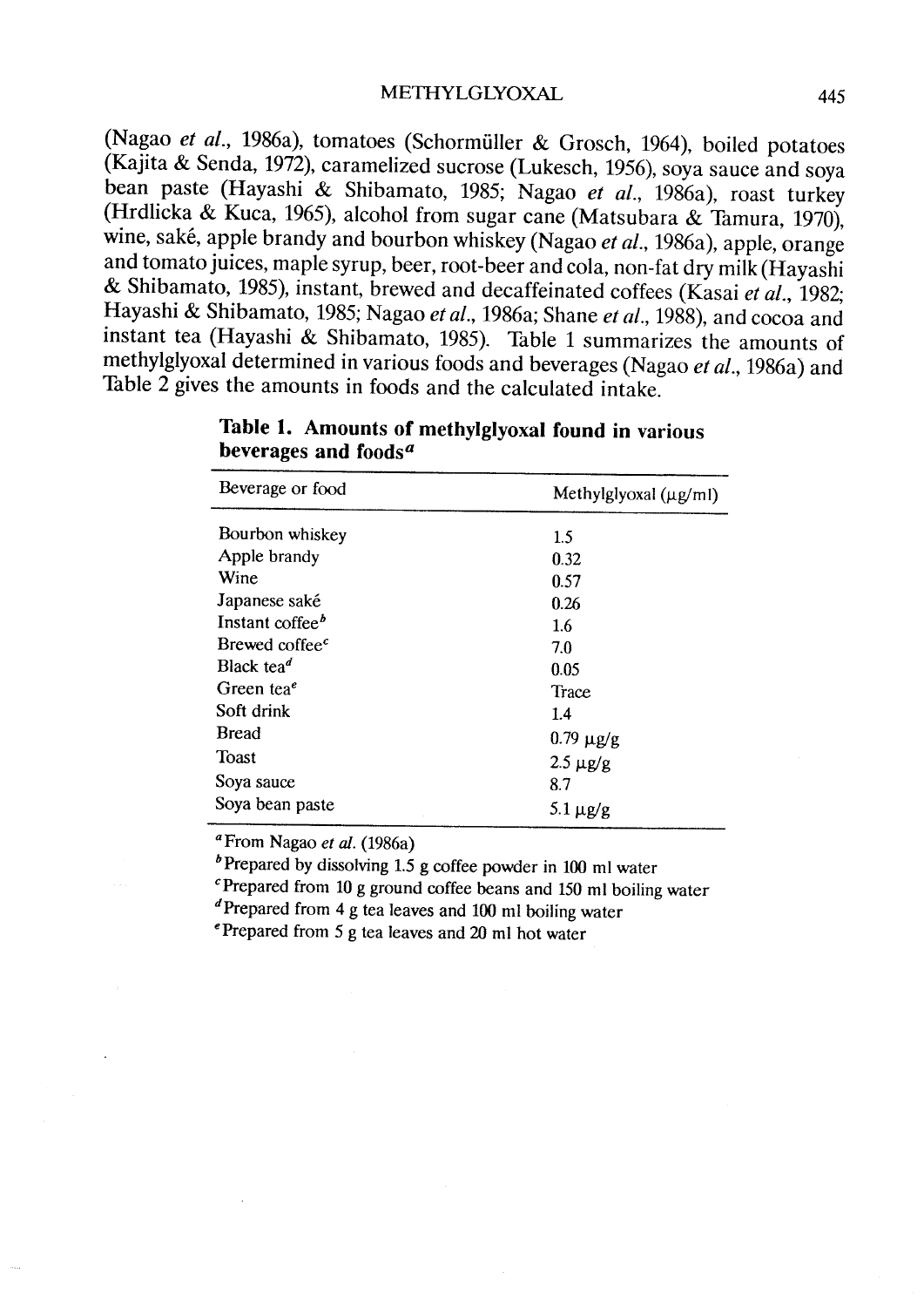| Beverage or food            | Amount of item<br>per serving | Methylglyoxal<br>$(\mu g/g)$ | Methylglyoxal intake<br>per serving $(\mu g)$ |
|-----------------------------|-------------------------------|------------------------------|-----------------------------------------------|
| Brewed coffee               | 3 g/180 ml                    | 25                           | 75.6                                          |
| Decaffeinated brewed coffee | 3 g/180 ml                    | 47                           | 140.4                                         |
| Instant coffee              | 1 g/180 ml                    | 23                           | 22.7                                          |
| Cocoa                       | 4 g/180 ml                    | 1.2                          | 4.9                                           |
| Instant tea                 | $0.3$ g/180 ml                | 2.4                          | 0.7                                           |
| Nonfat dry milk             | $22.7$ g/240 ml               | 1.4                          | 31.2                                          |
| Soya sauce A                | Not calculated                | $3 - 7.6$                    |                                               |
| Soya bean paste (Miso)      | Not calculated                | 0.7                          |                                               |
| Cola                        | $354$ ml/can                  | 0.23                         | 81.4                                          |
| Root beer                   | $354$ ml/can                  | 0.76                         | 269.0                                         |
| Beer                        | $355$ ml/can                  | 0.08                         | 29.7                                          |
| Wine (white)                | 100 ml/glass                  | 0.11                         | 11.0                                          |
| Apple juice                 | 300 ml/glass                  | 0.26                         | 78.0                                          |
| Orange juice                | 354 ml/can                    | 0.04                         | 14.2                                          |
| Tomato juice                | $177$ ml/can                  | 0.06                         | 11.3                                          |
| Maple syrup                 | Not calculated                | 2.5                          |                                               |

Table 2. Methylglyoxal in foods and calculated amounts of methylglyoxal intake for each food when consumed<sup> $a$ </sup>

'Prom Hayashi & Shibamato (1985)

Among the various beverages, coffee contains the largest amount of methylglyoxal (Hayashi & Shibamato, 1985; Nagao et al., 1986a), with a daily intake resulting from the consumption of two to three cups of coffee per day calculated as 1 mg. The content of methylglyoxal in soya sauce  $(8.7 \,\mu$ g/ml) was comparable to that of brewed coffee (7.0  $\mu$ g/ml), but the average daily per-caput intake of soya sauce in Japan is 30 ml (Nagao et al., 1986a). In an examination of nine brands of coffee, the concentration of methylglyoxal was highest in roasted instant coffees compared to filtered and to decaffeinated instant and filtered coffees. The mean concentration of methylglyoxal in filtered coffees was  $319 \mu g/g$ , whereas that in instant coffees was 731  $\mu$ g/g (Shane *et al.*, 1988). These results are at variance with those of earlier studies in which one cup of instant coffee  $(1 \text{ g}/100 \text{ ml})$  contained 100-150  $\mu$ g methylglyoxal, whereas one cup of coffee prepared from ground coffee beans (8 g/100 ml) contained 470-730  $\mu$ g methylglyoxal (Kasai et al., 1982). Aeschbacher et al. (1989) also determined the amounts of methylglyoxal in brewed coffee and instant coffees (Table 3).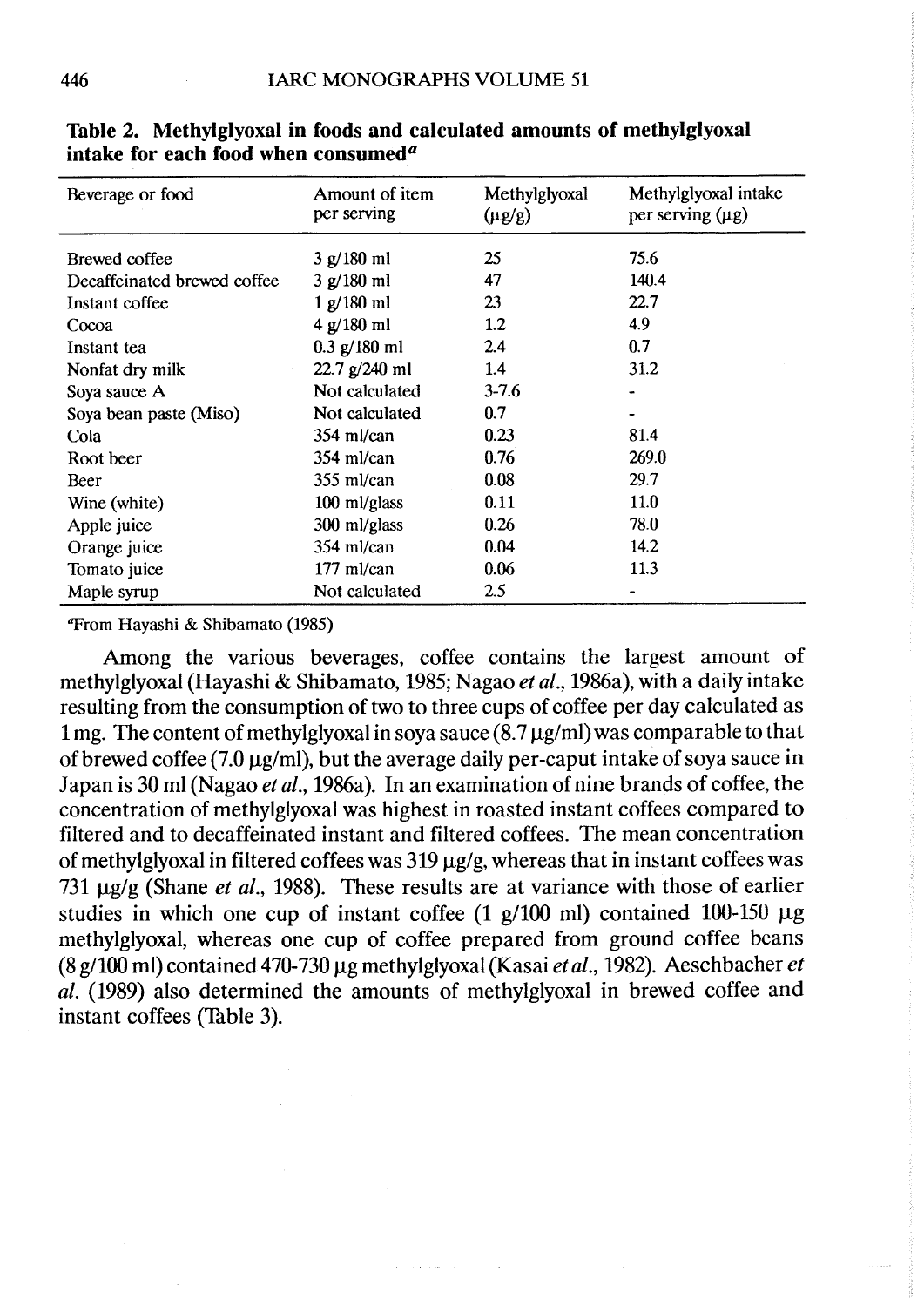| Reference                  | Methylglyoxal         |                                           |  |  |
|----------------------------|-----------------------|-------------------------------------------|--|--|
|                            | In roasted coffee     | In brewed coffee                          |  |  |
| Kasai et al. (1982)        | [58-75 µg/g]          | 470-730 $\mu$ g/cup <sup>a</sup>          |  |  |
| Hayashi & Shibamato (1985) | $25 \mu g/g$          | $76 \mu g / \text{cup}^b$                 |  |  |
| Nagao et al. (1986a)       | NA.                   | $7 \mu g/ml^c$                            |  |  |
| Shane et al. (1988)        | <b>NA</b>             | 273-341 $\mu$ g/g (filtered) <sup>d</sup> |  |  |
| Aeschbacher et al. (1989)  | $[21-39 \mu g/g]^{e}$ | 106-197 $\mu$ g/g <sup>f</sup>            |  |  |

Table 3. Contents of methylglyoxal in coffee

<sup>a</sup> In a brew using 8 g roasted coffee per 100 ml water

 $\delta$  In a brew using 3 g roasted coffee per 180 ml water

 $c$  In a brew using 10 g roasted coffee per 150 ml water

 $d$  In a brew containing 25 g roasted coffee per 250 ml water

e Calculated assuming extraction yield of 20% of dry soluble solids in the brew

 $\int \mu$ g/g dried product (brew, 1 g roasted coffee per 10 ml water)

NA, not available

Methylgyoxal has been determined in bread at 0.5 ppm (mg/kg) (Borovikova  $\&$ Reuter,  $1971$ ) and in beer at 0.03-11 ppm (mg/l) (Palamand *et al.*,  $1970$ ; Wheeler *et al.*, 1971).

### 2.3 Analysis

Trace quantities of methylglyoxal have been determined by derivatization with cysteamine to yield 2-acetylthiazolidine in a food or beverage sample at pH 6, then extraction with dichloromethane and analysis by gas chromatography (Hayashi & Shibamato, 1985). Methylglyoxal has been determined in coffee (Kasai et al., 1982; Shane et al., 1988) and in cigarette smoke (Moree-Testa & Saint-Jalm, 1981) as the 2-methylquinoxaline derivative by gas chromatography (Kasai et al., 1982), gas chromatography-mass spectrometry (Shane et al., 1988) or high-performance liquid chromatography (Moree-Testa & Saint-Jalm, 1981) following its initial reaction with ortho-phenylenediamine. Methylglyoxal was determined in biological tissues with the fluorescent 2-(2-benzimidiazolyl)-3-methylquinoxaline following separation by high-performance liquid chromatography; the detection limit was 48.4 pmol per 30-µl sample (Matsuura et al., 1985).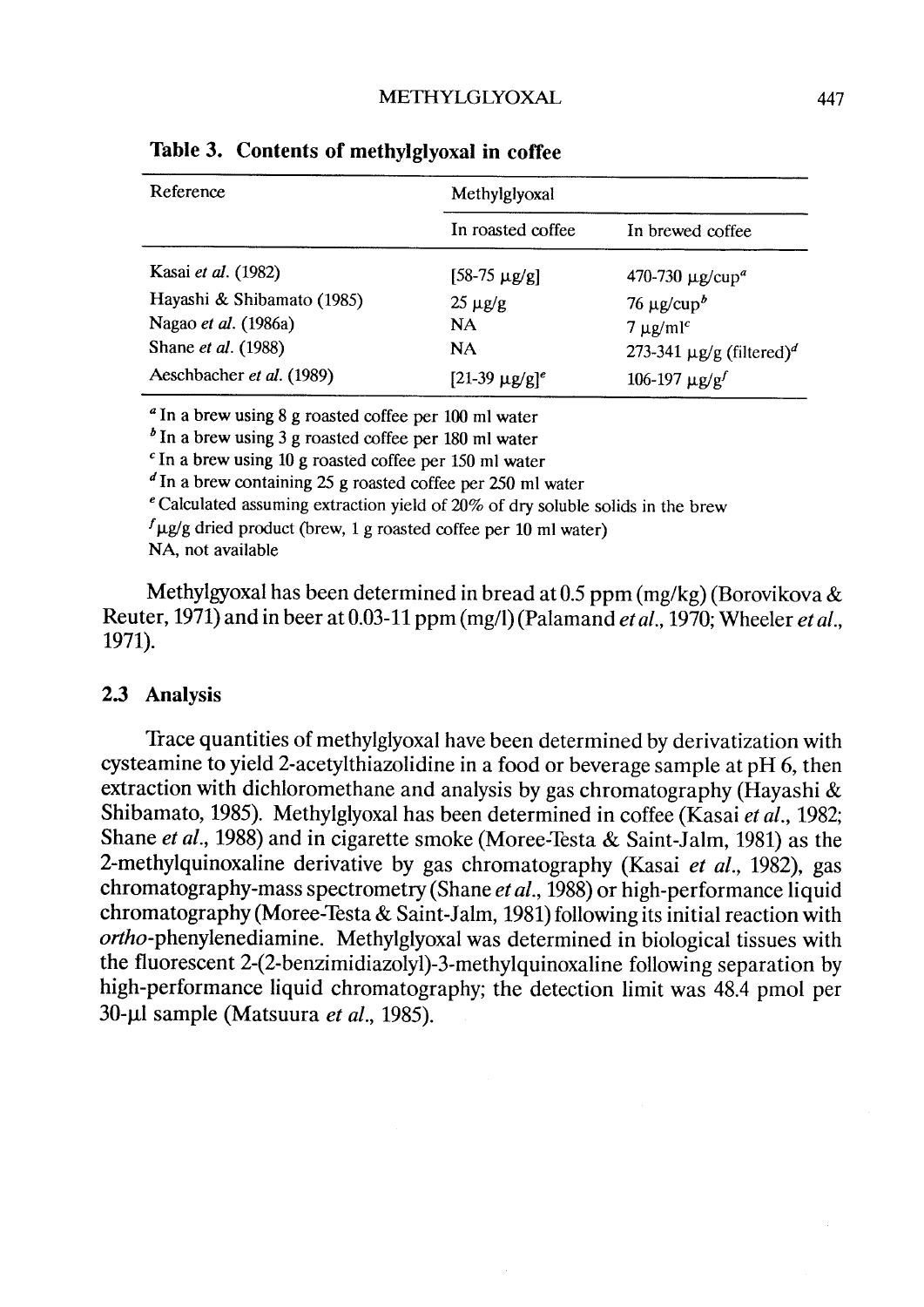# 3. Biological Data Relevant to the Evaluation of **Carcinogenic Risk to Humans**

#### 3.1 Carcinogenicity studies in animaIs

### (a) Oral administration

Rat: In a study reported as an abstract, 40 male Fischer 344 rats were administered 0.5% methylglyoxal in deionized water as drinking-water for life (854 days; average daily intake, 7.7 mg per rat); 40 controls received deionized water alone. The average body weight of the treated rats was 15% lower than that of the controls. No tumour was found that could be ascribed to administration of methylglyoxal (Fujita et al., 1986).

#### (b) Subcutaneous administration

Rat: Groups of ten male and ten female Fischer 344 rats, eight weeks of age, received subcutaneous injections of 0 or 1.3 mg methylglyoxal solution neutralized with sodium hydroxide (purity, 65.6%; the impurity 'might have been' pyruvic acid) in  $0.2$  ml saline twice a week for ten weeks. A group of  $20$  controls received saline solution for ten weeks. After 70 weeks, subcutaneous tumours (type unspecified) were found in two treated animals, but none were seen in controls (Takayama et al., 1984). (The Working Group noted the impurity of the test solution and the limited reporting of the experiment.)

Groups of eight male and ten female Fischer 344 rats (age unspecified) received subcutaneous injections of 2 mg methylglyoxal (unpurified) in 0.2 ml saline twice a week for ten weeks. A control group of 21 males and 19 females received saline only. After 20 months, four of the treated rats (three males and one female) developed malignant tumours (fibrosarcomas) at the injection site, whereas no tumour was seen in controls (Nagao et al., 1986a,b). [The Working Group noted the impurity of the test solution).

#### (c) Modifying effects on the activity of known carcinogens

N-Methyl-N'-nitro-N-nitrosoguanidine: Groups of 30 male Wistar rats, seven weeks of age, were administered 100 mg/l N-methyl-N' -nitro-N-nitrosoguanidine in the drinking-water and were simultaneously fed a diet supplemented with 10% sodium chloride for eight weeks; they were then returned to basal diet and maintained on drinking-water containing no additive (controls) or 0.25%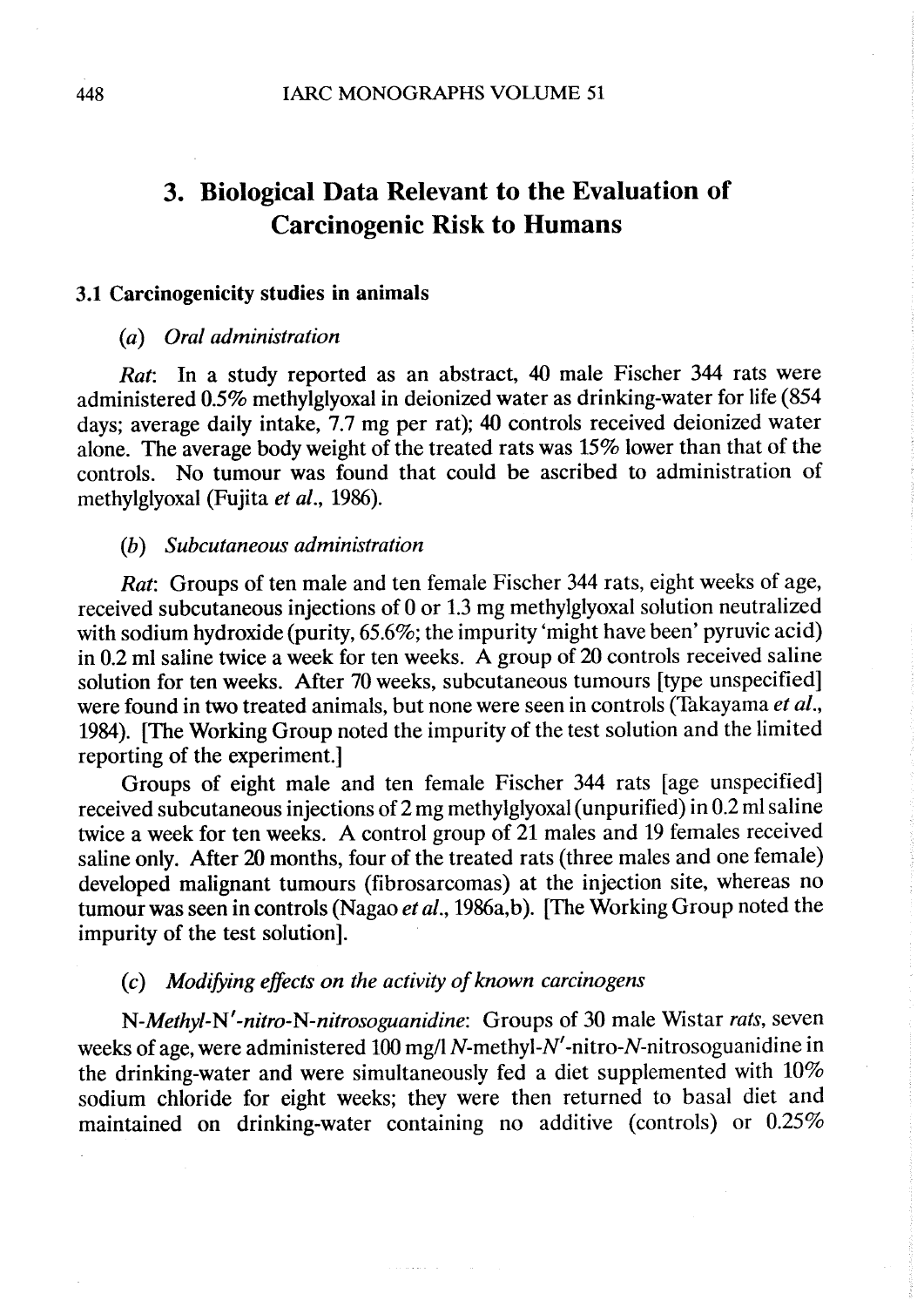methylglyoxal (purity unspecified) for 32 weeks. AnimaIs were kiled at week 40. Methylglyoxal caused a significant increase in the incidence of hyperplasia induced by the nitrosamine but did not enhance the incidence of gastric adenocarcinomas (Takahashi et al., 1989).

### 3.2 Other relevant data

#### (a) Experimental systems

# (i) Absorption, distribution, excretion and metabolism

No experiment on the metabolism or tissue distribution of methylglyoxal after oral ingestion in animals or man has been reported (Arnaud, 1988). The biosynthesis and degradation of methylglyoxal in animals has been reviewed (Ohmori et al., 1989). There is still uncertainty about the biochemistry of methylglyoxal in animaIs, owing to the difficulty of determining it in biological tissues, which is due to the active glyoxalase system (Brandt & Siegel, 1979).

Facultative, strictly anaerobic bacteria present in the human gut were shown ta produce (and may be one of the most important sources of) methylglyoxaL. Several groups of bacteria from human faeces produced methylglyoxal in vitro (Baskaran et al., 1989).

Methylglyoxal can be formed from acetoacetate and carbohydrates in glycolysing tissues and from triose phosphates by nonenzymatic processes (Ohmori et aL., 1989). An enzyme fraction that specifically catalyses the formation of methylglyoxal from dihydroxyacetone phosphate has been isolated from goat liver (Ray  $\&$  Ray, 1981). Amine oxidase from goat plasma was shown to catalyse the oxidation of aminoacetone to methylglyoxal (Ray & Ray, 1983). Methylglyoxal has been measured at levels of micrograms per gram in the liver and skeletal muscle of normal and diabetic rats (Ohmori et  $a\overline{l}$ , 1989). Methylglyoxal was shown to be present in liver noncovalently bound to protein (Fodor et al., 1978). The biosynthetic routes of methylglyoxal are shown in Figure 1 (Ohmori et al., 1989).

Methylglyoxal can be detoxified by the glyoxalase system present in mammalian intestinal mucosa (Baskaran & Balasubramanian, 1987), and it is converted into D-Iactic acid (Neuberg, 1913). Hepatocytes convert methylglyoxal ta pyruvate (Ray & Ray, 1982) and to glucose and L-lactate (Sáez et al., 1985).

### (ii) Toxic effects

The average acute oral LD50s of methylglyoxal in rats were 531 mg/kg bw in newborn, between 1165 and 1623 mg/kg bw in females depending on age and/or stage of pregnancy and 1990 mg/kg bw in adult males (Peters et  $\tilde{a}l$ ., 1978).

The effects of pre- (initiation) and post-treatment (promotion) with methylglyoxal (0.05 or  $0.2\%$  in drinking-water) on the induction of  $\gamma$ -glutamyl-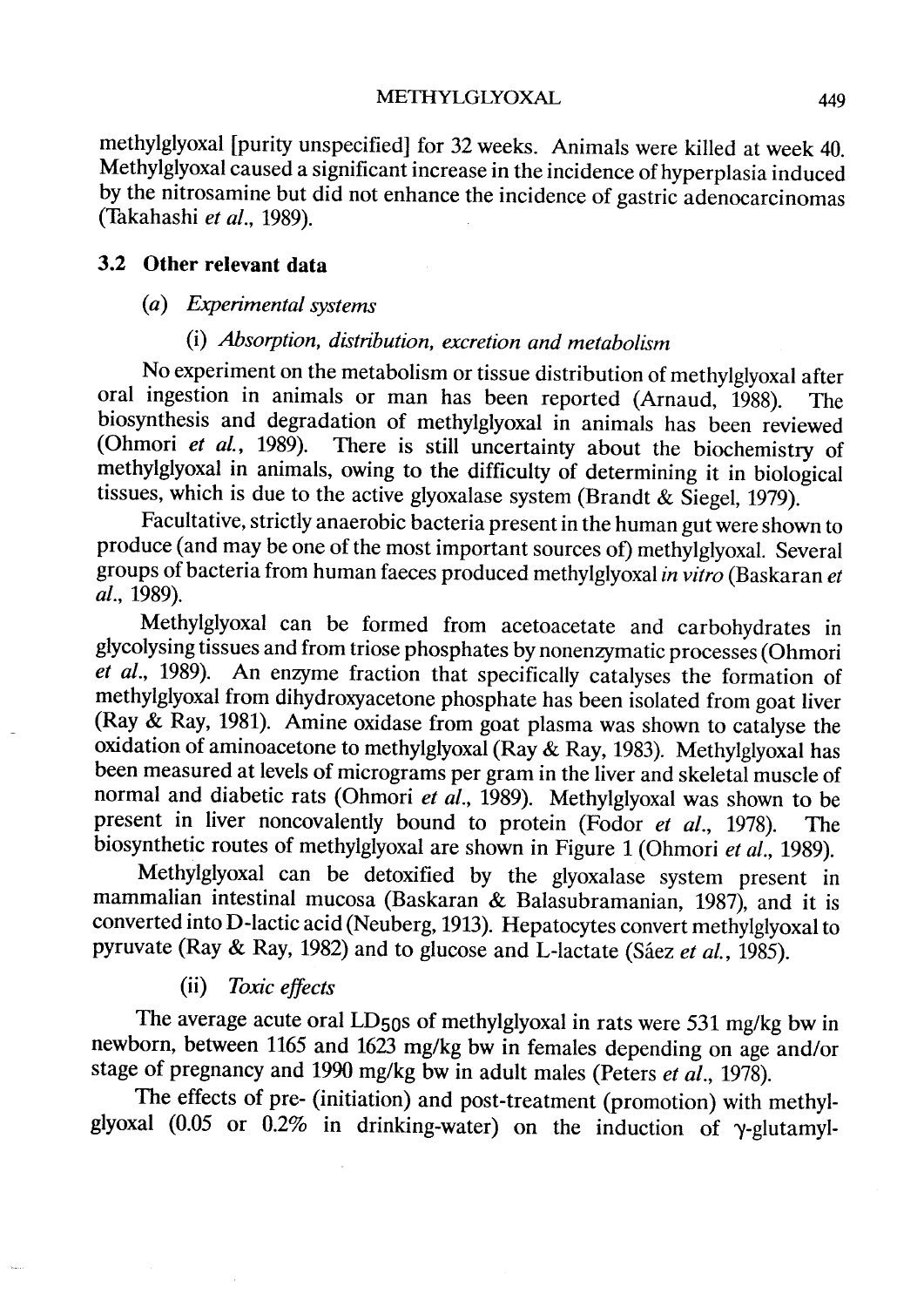a: tr VI ..





Glycine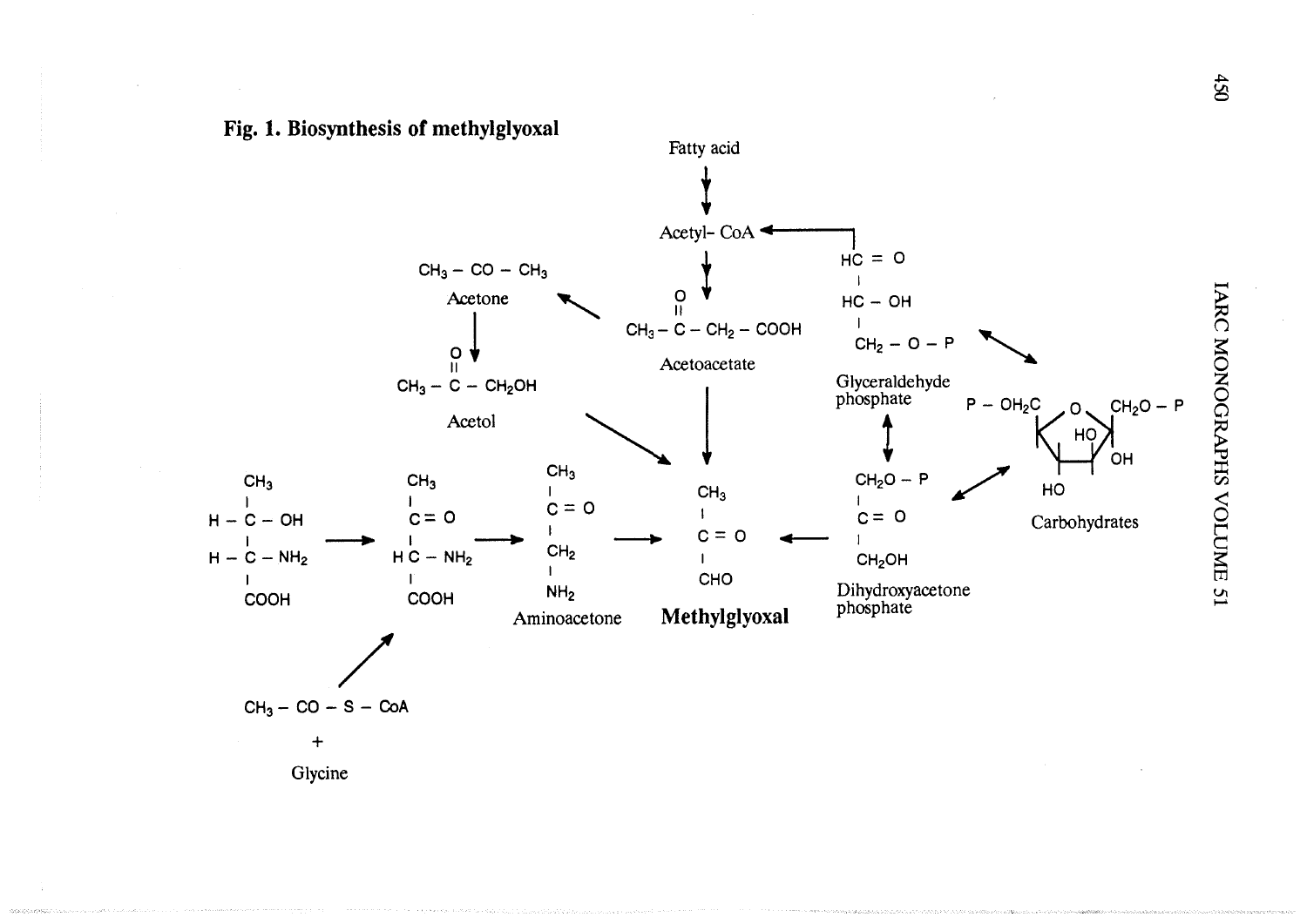transpeptidase-positive foci in the livers were studied in Fischer 344 rats (weighing 150-200 g; five to six animals per group). Foci were induced in dose-related amounts both in the absence and presence of initiation with 0.02% 2-acetylaminofluorene in the diet (Martelli et al., 1988). [The Working Group noted the limited number of animaIs used.)

Intraperitoneal treatment of mice with methylglyoxal at 600 mg/kg bw enhanced aminopyrine N-demethylase and  $para$ -nitroanisole-O-demethylase activities, while ethoxycoumarin-O-deethylase activity and total cytochrome P450 content was only weakly increased (Bronzetti et al., 1987). Administration of 300-600 mg/kg bw by gastric intubation to male Fisher 344 rats induced a 100-fold increase in ornithine decarboxylase activity within 7 h, a 26-fold increase in DNA synthesis within 16 h and a 16-fold increase in the labelling index of S-phase cells within 16 h in the glandular stomach mucosa (Furihata et al., 1985).

### (iii) Effects on reproduction and prenatal toxicity

While no data on reproductive or developmental toxicity were available to the Working Group, available information on acute toxicity suggests that neonates are more sensitive to methylglyoxal than adult male rats (Peters et al., 1978).

# (iv) Genetic and related effects

The results described below are listed in Table 4 on p. 453, with the evaluation of the Working Group, as positive, negative or inconclusive, as defined in the footnotes. The results are tabulated separately for the presence and absence of an exogenous metabolic system. The lowest effective dose (LED), in the case of positive results, or the highest ineffective dose (HID), in the case of negative results, are shown, together with the appropriate reference. The studies are summarized briefly below.

Methylglyoxal induced mutations in Salmonella typhimurium strains containing the pKM101 plasmid and in Escherichia coli WP2 uvrA and WP2 uvrA (pKM101). Mutagenicity in S. typhimurium was partially dependent upon the  $pKM101$  plasmid and  $uvB$  deletion, as shown by comparing the responses between TA104 and TA2659 and between TA104 and TA2638, respectively (Marnett et al., 1985). Methylglyoxal was also active in the forward mutation  $\arctan R$  test in S. typhimurium. Mutagenicity in S. typhimurium reversion tests was suppressed by sulfite, glutathione, dithiothreitol (Nagao et al., 1984, 1986b) and cysteine, but not by catalase (Fujita et al., 1985). There is no evidence for the formation of a stable conjugate of methylglyoxal with cysteine, the most active of the thiol inhibitors of mutagenic activity (Nagao et al., 1986b).

ln Saccharomyces cerevisiae (strain D7), methylglyoxal induced gene conversions and reverse mutations. An exogenous metabolic system reduced the effects (Bronzetti et al., 1987).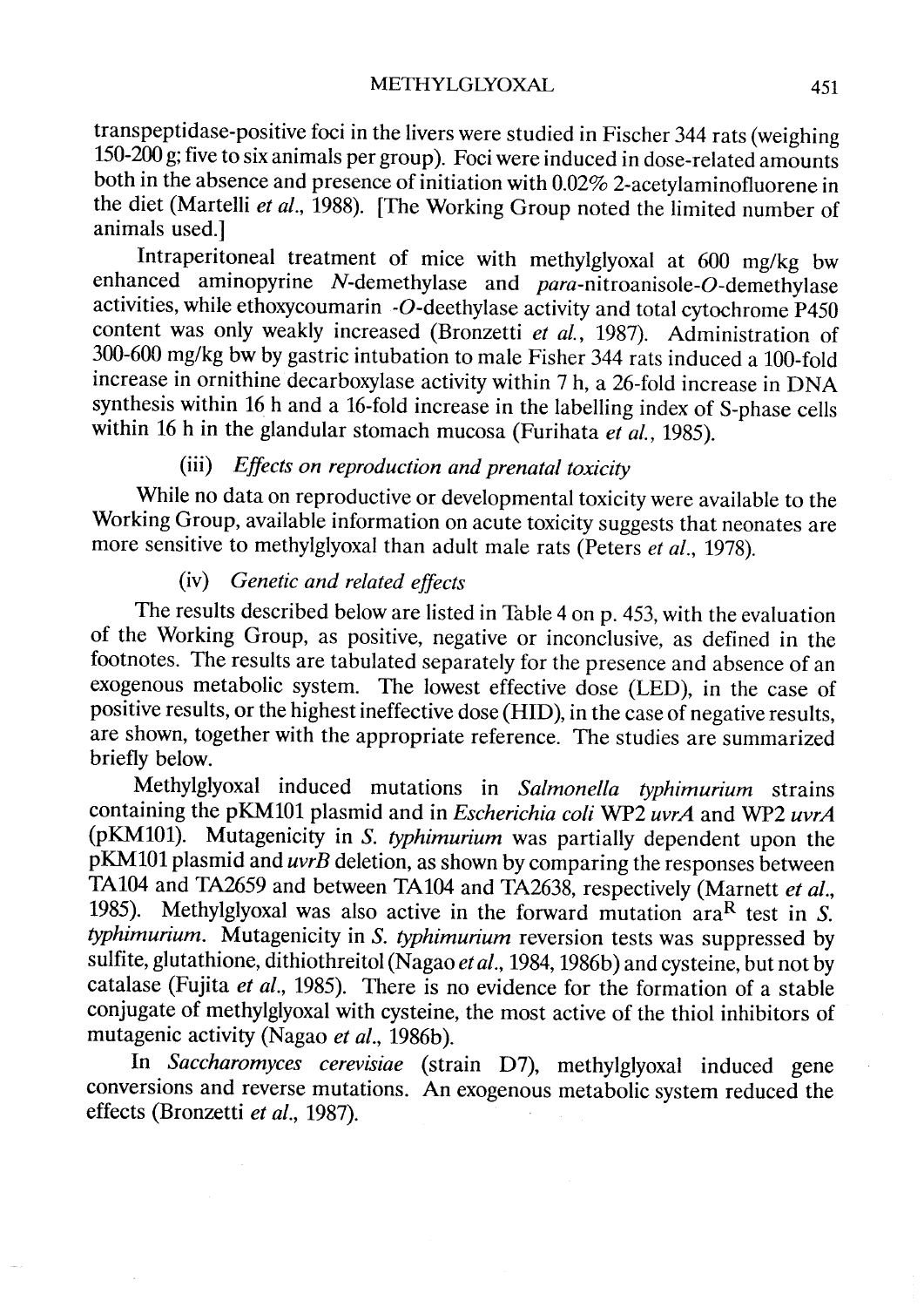In cultured mammalian cells, methylglyoxal induced mutations, sister chromatid exchange and (on the basis of alkaline elution and sensitivity to proteinase K) reparable DNA-protein cross-links (Brambila et al., 1985).

ln cultured human lymphocytes, methylglyoxal induced sister chromatid exchange, chromosomal aberrations and micronuclei.

Unscheduled DNA synthesis appeared to be induced in the pyloric mucosa of rats, but only a small proportion of the tritiated thymidine incorporation was not inhibited by hydroxyurea during simultaneous S-phase stimulation by methylglyoxal, making interpretation difficult (Furihata et al., 1985).

A single oral administration of methylgloxal induced neither sister chromatid exchange nor chromosomal aberrations in the ileum of mice.

Combined with hydrogen peroxide in the quantities typically found in a solution of 15 mg instant coffee, methylglyoxal was significantly mutagenic, whereas the individual components  $(5 \mu g)$  hydrogen peroxide, 1.5  $\mu g$  methylglyoxal) had only minor effects (Nagao et al., 1986a). Synergism with hydrogen peroxide was also demonstrated in the ara<sup>R</sup> test (Ariza et al., 1988), which the authors suggested was due to inefficient detoxification of methylglyoxal in cells depleted of reduced glutathione (Meister & Anderson, 1983; Alonso-Moraga et al., 1987) by hydrogen peroxide (Smith et al., 1984). This explanation is in agreement with the fact that the addition of glyoxalase 1 and II together with reduced glutathione abolished the mutagenic activity of methylglyoxal and reduced the mutagenicity of instant coffee (20 mg/plate) by approximately  $80\%$  in the Ames test (Friederich *et al.*, 1985). Antimutagenic activity of methylglyoxal was seen against heterocyclic amines, such as Trp-P-l, Trp-P-2, Glu-P-l, Glu-P-2 and IQ, in S. tyhimurium TA98 (Kim et al., 1987).

ln E. coli, methylglyoxal inhibited protein synthesis and interfered with cell population growth (Fraval & McBrien, 1980). Interaction of methylglyoxal with guanosine triphosphate (Krymkiewicz et al., 1971) and with DNA and RNA has been reported (Krymkiewicz, 1973). An N<sup>2</sup>-alkylguanine has been identified from the reaction of methylglyoxal with guanine; glyoxal undergoes a similar reaction (Shapiro et aL., 1969).

### (b) Humans

No data were available to the Working Group.

### 3.3 Case reports and epidemiological studies of carcinogenicity to humans

No data were available to the Working Group.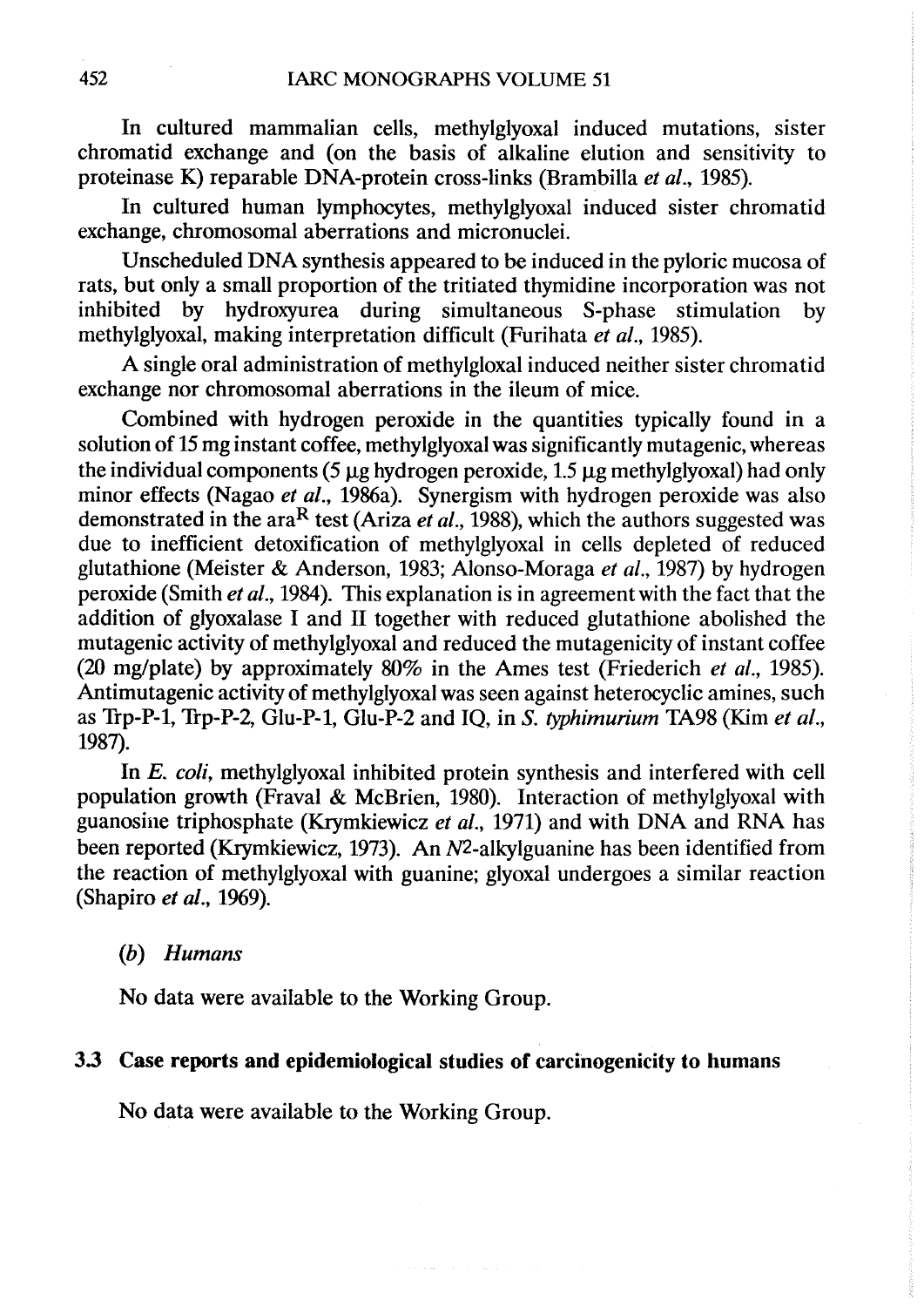| Test system                                                                                          | Results                                         |                                              | Dose<br>LED/HID | Reference               |
|------------------------------------------------------------------------------------------------------|-------------------------------------------------|----------------------------------------------|-----------------|-------------------------|
|                                                                                                      | Without<br>exogenous<br>metabolic<br>activation | With<br>exogenous<br>metabolic<br>activation |                 |                         |
| Salmonella typhimurium BA13, forward mutation (ara <sup>n</sup> )                                    | $\ddot{}$                                       | $\Omega$                                     | 140,0000        | Ariza et al. (1988)     |
| SAF.<br>Salmonella typhimurium TA100, reverse mutation                                               |                                                 | $(+)$                                        | 5.0000          | Kasai et al. (1982)     |
| SAO.<br>Salmonella typhimurium TA100, reverse mutation                                               |                                                 | $\Omega$                                     | 5.0000          | Yamaquchi (1982)        |
| SAO.<br>Salmonella typhimurium TA100, reverse mutation                                               |                                                 | $\Omega$                                     | 5.0000          | Fujita et al. (1985)    |
| SAO.<br>Salmonella typhimurium TA100, reverse mutation                                               |                                                 | $\Omega$                                     | 40.0000         | Kim et al. (1987)       |
| SAO.<br>Salmonella typhimurium TA102, reverse mutation<br>SA2.                                       |                                                 | $\Omega$                                     | 0.0000          | Nagao et al. (1986b)    |
| Salmonella typhimurium TA102, reverse mutation<br>SA2.                                               |                                                 | $\ddotmark$                                  | 30.0000         | Bronzetti et al. (1987) |
| Salmonella typhimurium TA102, reverse mutation<br>$S_A2$ .                                           |                                                 | $\div$                                       | 2.2500          | Migliore et al. (1990)  |
| Salmonella typhimurium TA104, reverse mutation                                                       |                                                 | 0                                            | 5.0000          | Marnett et al. (1985)   |
| SA4.<br>Salmonella typhimurium TA104, reverse mutation                                               |                                                 | 0                                            | 0.0000          | Nagao et al. (1986b)    |
| SA4.<br>Salmonella typhimurium TA104, reverse mutation<br>SA4.                                       |                                                 | $\ddotmark$                                  | 1.2500          | Migliore et al. (1990)  |
| SA5. Salmonella typhimurium TA1535, reverse mutation                                                 |                                                 | Ω                                            | 0.0000          | Nagao et al. (1986a)    |
| Salmonella typhimurium TA1538, reverse mutation                                                      |                                                 | $\Omega$                                     | 0.0000          | Nagao et al. (1986a)    |
| SA8.<br>Salmonella typhimurium TA98, reverse mutation                                                | $(+)$                                           | $\Omega$                                     | 0.0000          | Nagao et al. (1986b)    |
| SA9.<br>Salmonella typhimurium TA2638, reverse mutation                                              | $+$                                             | 0                                            | 25.0000         | Marnett et al. (1985)   |
| SAS.<br>Salmonella typhimurium TA2659, reverse mutation                                              | $\ddotmark$                                     | Ω                                            | 25.0000         | Marnett et al. (1985)   |
| SAS.<br>SAS, Salmonella typhimurium TA97, reverse mutation                                           |                                                 |                                              | 115.0000        | Bronzetti et al. (1987) |
| ECW. Escherichia coli WP2 uvrA, reverse mutation                                                     | $+$                                             | 0                                            | 0.0000          | Kasai et al. (1982)     |
| Escherichia coli WP2 uvrA pKM101, reverse mutation<br>ECR.                                           | $\ddot{}$                                       | 0                                            | 0.0000          | Kasai et al. (1982)     |
| Saccharomyces cerevisiae, mitotic gene conversion                                                    | $\ddot{}$                                       | 0                                            | 1000.0000       | Nagao et al. (1986b)    |
| SCG.<br>Saccharomyces cerevisiae, mitotic gene conversion                                            | $\ddotmark$                                     | $(+)$                                        | 1100.0000       | Bronzetti et al. (1987) |
| SCG.<br>Saccharomyces cerevisiae, reverse mutation                                                   | +                                               | $\overline{\phantom{0}}$                     | 1100.0000       | Bronzetti et al. (1987) |
| SCR.<br>Gene mutation, Chinese hamster lung (CHL) cells, DTr                                         | 4                                               | $\Omega$                                     | 30.0000         | Nakasato et al. (1984)  |
| GCL.<br>G9H, Gene mutation, Chinese hamster V79 cells, 6-thioguanine resistance                      | ÷                                               |                                              | 36.0000         | Cajelli et al. (1987)   |
| SIC, Sister chromatid exchange, Chinese hamster ovary cells                                          | $\ddot{}$                                       |                                              | 7.0000          | Faggin et al. (1985)    |
| SHL, Sister chromatid exchange, human lymphocytes in vitro                                           | ÷                                               |                                              | 110.0000        | Migliore et al. (1990)  |
| MIH, Micronucleus test, human lymphocytes in vitro                                                   |                                                 |                                              | 110.0000        | Migliore et al. (1990)  |
| CHL, Chromosomal aberrations, human lymphocytes in vitro                                             | $\ddot{}$                                       |                                              | 110.0000        | Migliore et al. (1990)  |
| SVA, Sister chromatid exchange, Swiss mouse ileum                                                    |                                                 | 0                                            | 600.0000 oral   | Migliore et al. (1990)  |
|                                                                                                      |                                                 | 0                                            | 600.0000 oral   | Migliore et al. (1990)  |
| CVA, Chromosomal aberrations, Swiss mouse ileum<br>DIA, DNA cross-links, Chinese hamster ovary cells | $\ddotmark$                                     |                                              | 100.0000        | Brambilla et al. (1985) |
|                                                                                                      |                                                 |                                              |                 |                         |

#### Table 4. Genetic and related effects of methylglyoxal

 $\pm$ 

oral, by gavage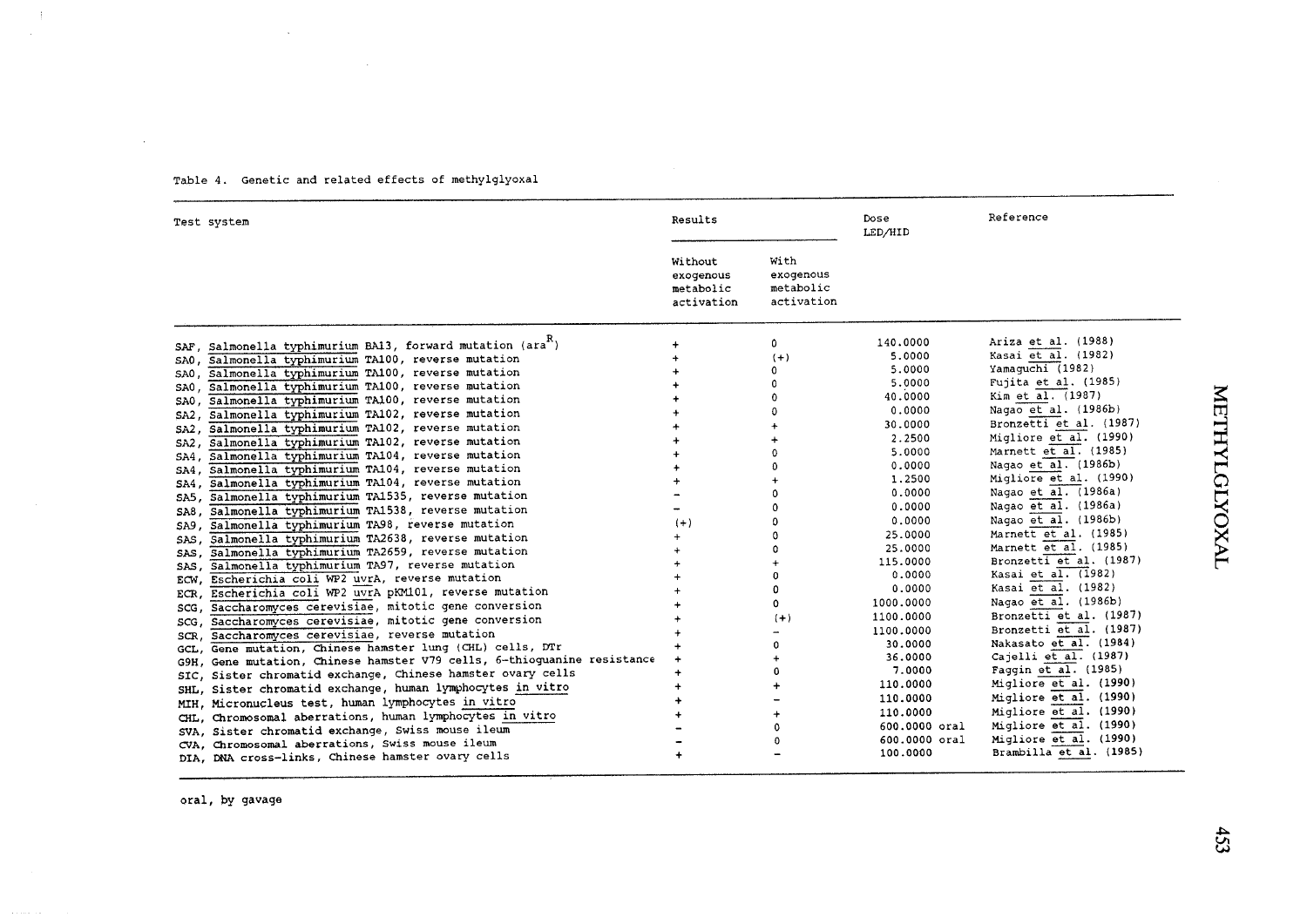# 4. Summary of Data Reported and Evaluation

#### 4.1 Exposure data

Methylglyoxal is present in many foods and drinks, including coffee, and is produced during glycolysis and sugar fermentation. It is produced by many strains of bacteria present in the intestinal tract. It is also present in tobacco smoke.

### 4.2 Experimental carcinogenicity data

No adequate study was available for the evaluation of methylglyoxal.

### 4.3 Human carcinogenicity data

No data were available to the Working Group.

#### 4.4 Other relevant data

Methylglyoxal induced sister chromatid exchange, chromosomal aberrations and micronuclei in cultured human cells. It induced sister chromatid exchange and gene mutations in cultured mammalian cells. ln yeast, it increased the frequencies of reverse mutations and of mitotic gene conversion. In prokaryotes, methylglyoxal was mutagenic in the absence of an exogenous metabolic system. Methylglyoxal forms adducts with guanine bases and nucleic acids.

### 4.5 Evaluation $<sup>1</sup>$ </sup>

There are no data on the carcinogenicity in humans of methylglyoxaL.

There is *inadequate evidence* in experimental animals for the carcinogenicity of methylglyoxal.

#### Overall evaluation

Methylglyoxal is not classifiable as to its carcinogenicity to humans (Group 3).

## 5. References

Aeschbacher, H.U., Wolleb, U., Löliger, J., Spadone, J.C. & Liardon, R. (1989) Contribution of coffee aroma constituents to the mutagenicity of coffee. Food chem. Toxicol., 27, 227-232

 $\alpha$  , and a set of  $\alpha$  ,  $\alpha$  ,  $\beta$  ,  $\alpha$  ,  $\beta$ 

<sup>&</sup>lt;sup>1</sup>For definition of the italicized terms, see Preamble, pp. 27-31.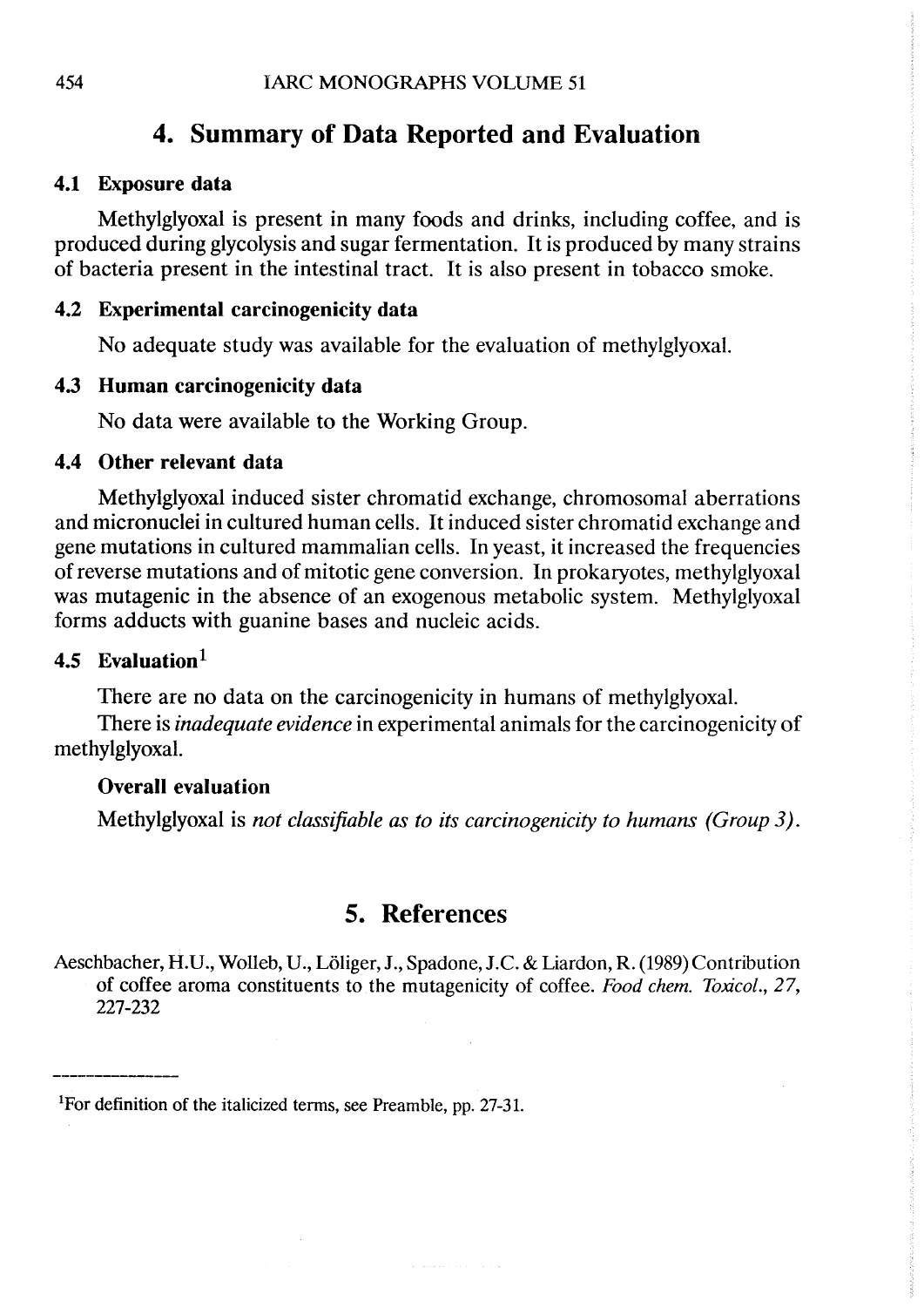- AIonso-Moraga, A., Bocnegra, A., Torres, J.M., López-Barea, J. & Pueyo, C. (1987) Glutathione status and sensitivity to GSH-reacting compounds of Escherichia coli strains deficient in glutathione metabolism and/or catalase activity. Mol. cell. Biochem., 73, 61-68
- Ariza, R.R., Dorado, G., Barbancho, M. & Pueyo, C. (1988) Study of the causes of direct-acting mutagenicity in coffee and tea using the Ara test in Salmonella typhimurium. Mutat. Res., 201, 89-96
- Araud, M.J. (1988) The metabolism of coffee constituents. ln Clarke, R.J. & Macrae, R., eds, Coffee, Vol. 3, Physiology, London, Elsevier Applied Science, pp. 33-55
- Baltes, H. & Leupold, E.L (1981) Methylglyoxal, German Patent 2,927,524 (Hoechst A.-G.) (Chem. Abstr., 94, 139222h)
- Baskaran, S. & Balasubramanian, K.A. (1987) Purification and active site modification studies on glyoxalase-I from monkey intestinal mucosa. Biochim. biophys. Acta, 913, 377-385
- Baskaran, S., Prasanna Rajan, D. & Balasubramanian, K.A. (1989) Formation of methylglyoxal by bacteria isolated from human faeces. J. med. Microbiol., 28, 211-215
- Borovikova, L.A. & Reuter, LM. (1971) Influence of duration of cooking on content of carbonic compounds in bread (Russ.). Chlebopekamaja Konditersk. Prom., 15, 5-7
- Brambila, G., Sciabà, L., Faggin, P., Finollo, R., Bassi, A.M., Ferro, M. & Marinari, D.M. (1985) Methylglyoxal-induced DNA-protein cross-links and cytotoxicity in Chinese hamster ovary cells. Carcinogenesis, 5, 683-686
- Brandt, R.B. & Siegel, S.A. (1979) Methylglyoxal production in human blood. Ciba Found. Symp., 67, 211-223
- Bronzetti, G., Corsi, C., Del Chiaro, D., Boccardo, P., Vellosi, R., Rossi, F., Paolini, M. & Cantelli Forti, G. (1987) Methylglyoxal: genotoxicity studies and its effect in vivo on the hepatic microsomal mono-oxygenase system of the mouse. Mutagenesis, 2,275-277
- Cajell, E., Canonero, R., Martell, A. & Brambila, G. (1987) Methylglyoxal-induced mutation to 6-thioguanine resistance in V79 cells. Mutat. Res., 190, 47-50
- Dumdei, B.E. & O'Brien, R.J. (1984) Toluene degradation products in simulated atmospheric conditions. Nature, 311, 248-250
- Faggin, P., Bassi, A.M., Finollo, R. & Brambila, G. (1985) Induction of sister-chromatid exchanges in Chinese hamster ovary cells by the biotic ketoaldehyde methylglyoxal. Mutat. Res., 144, 189-191
- Fodor, G., Mujumdar, R. & Szent-Gyorgy, A. (1978) Isolation of methylglyoxal from liver. Proc. natl Acad. Sci. USA, 75, 4317-4319
- Fraval, H.N.A. & McBrien, D.C.H. (1980) The effect of methylglyoxal on cell division and the sythesis of protein and DNA in synchronous and asynchronous cultures of Escherichia coli B/r. J. gen. Microbiol., 117, 127-134
- Friederich, U., Hann, D., AIbertini, S., Schlatter, C. & Würgler, F.E. (1985) Mutagenicity studies on coffee. The influence of different factors on the mutagenic activity in the Salmonella/mammalian microsome assay. Mutat. Res., 156, 39-52
- Fujita, Y., Wakabayashi, K., Nagao, M. & Sugimura, 1: (1985) Characteristics of major mutagenicity of instant coffee. Mutat. Res., 142, 145-148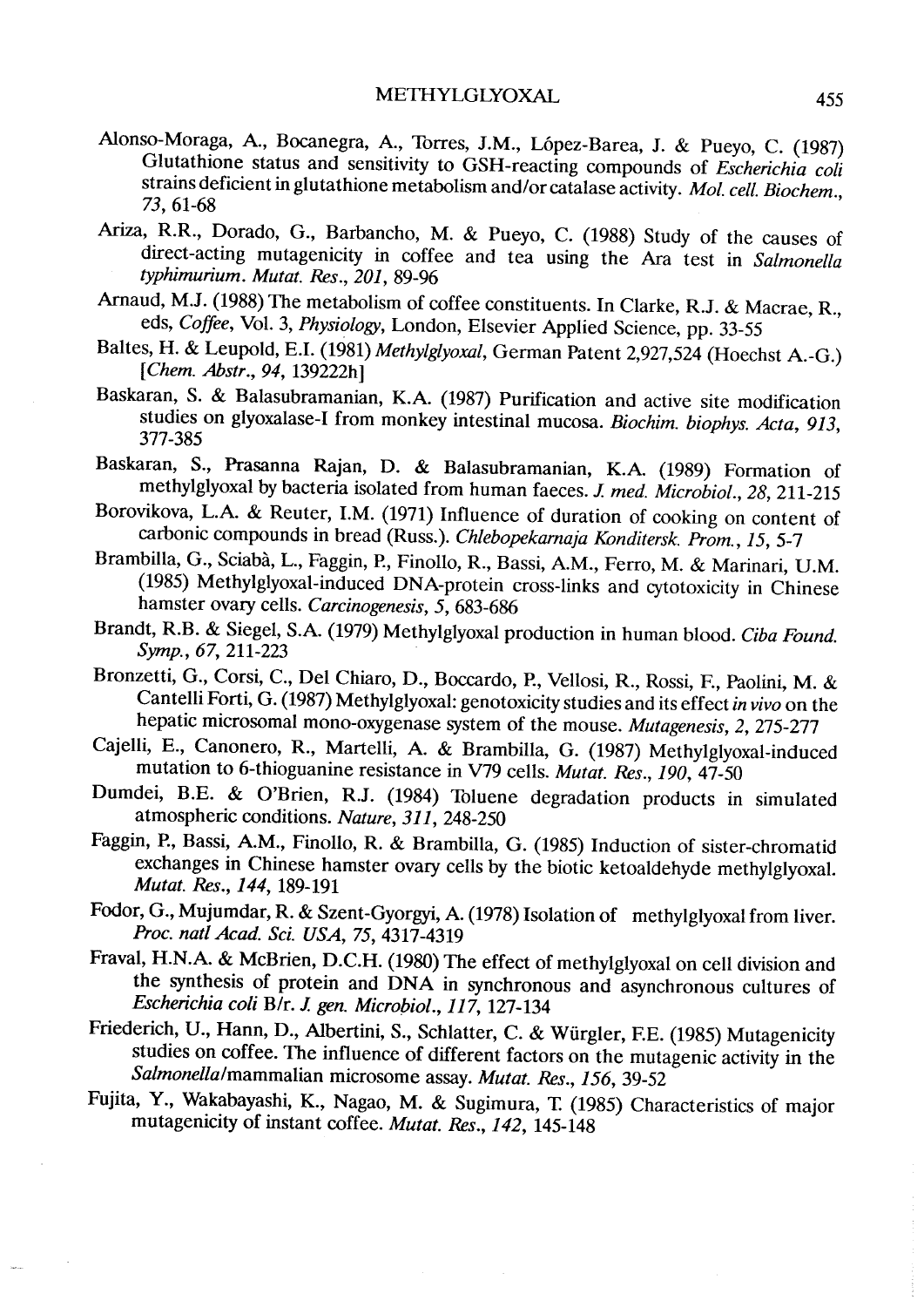- Fujita, Y., Wakabayashi, K., Ohgaki, H., Nagao, M. & Sugimura, 1: (1986) Absence of carcinogenicity of methylglyoxal in F344 rats by oral administration (Abstract). Proc. an. Mtg Jpn. Cancer Assoc., 45, 64
- Furihata, C., Sato, Y., Matsushima, T. & Tatematsu, M. (1985) Induction of ornithine decarboxylase and DNA synthesis in rat stomach mucosa by methylglyoxal. Careinogenesis, 6, 91-94
- Hayashi, T. & Shibamato, T. (1985) Analysis of methylglyoxal in foods and beverages. J. agric. Food Chem., 33, 1090-1093
- Hodge, J.E. (1953) Dehydrated foods. Chemistry of browning reactions in model systems. J. agric. Food Chem., 1, 928-943
- Hrdlicka, J. & Kuca, J. (1965) The changes of carbonyl compounds in the heat-processing of meat. 2. Turkey meat. *Poult. Sci.*, 44, 27-31
- Kajita, T. & Senda, M. (1972) Simultaneous determination of L-ascorbic acid, triose reductone and their related compounds in foods by polarographic method (Jpn.). Nippon Nogei Kagaku Kaishi, 972, 137-145
- Kasai, H., Kumeno, K., Yamaizumi, Z., Nishimura, S., Nagao, M., Fujita, Y., Sugimura, L, Nukaya, H. & Kosuge, T. (1982) Mutagenicity of methylglyoxal in coffee. Gann, 73, 681-683
- Kim, S.B., Hayase, F. & Kato, H. (1987) Desmutagenic effects of alpha-dicarbonyl and alpha-hydroxycarbonyl compounds against mutagenic heterocyclic amines. Mutat. Res., 177, 9-15
- Krymkiewicz, N. (1973) Reactions of methylglyoxal with nucleic acids. FEBS Lett., 29, 51-54
- Krymkiewicz, N., Diéguez, E., Rekarte, U.D. & Zwaig, N. (1971) Properties and mode of action of a bactericidal compound  $($  = methylglyoxal) produced by a mutant of Escherichia coli. J. Bacteriol., 108, 1338-1347
- Lukesch, H. (1956) Decomposition products of caramelized saccharose (Ger.). Naturwissenschaften, 43, 108-109
- Mamett, L.J., Hurd, H.K., Hollstein, M.C., Levin, D.E., Esterbauer, H. & Ames, B.N. (1985) Naturally occurring carbonyl compounds are mutagens in Salmonella tester strain TAI04. Mutat. Res., 148,25-34
- Martell, A., Ghia, M., Mereto, E., Marinari, U.M. & Brambila, G. (1988) Induction and promotion of  $\gamma$ -glutamyltranspeptidase-positive foci in the rat liver by methylglyoxal. Jpn. J. Cancer Res. (Gann), 79, 666-669
- Matsubara, I. & Tamura, K. (1970) Trace constituents in alcohol. III. Identification of low boiling point carbonyl compounds (Jpn.). Hakko Kyokaishi, 28, 89-94
- Matsuura, T., Yoshino, K., Ooki, E., Saito, S., Ooishi, E. & Tomita, I. (1985) Studies on methylglyoxal. 1. Fluorometric determination of methylglyoxal using high-performance liquid chromatography. Chem. pharm. Bull., 33, 3567-3570
- Meister, A. & Anderson, M.E. (1983) Glutathione. Ann. Rev. Biochem., 52, 711-760
- Migliori, L., Barale, R., Basco, E., Giorgell, F., Minunni, M., Scarpato, R. & Loprieno, N. (1990) Genotoxicity of methylglyoxal: cytogenetic damage in human lymphocytes in vitro and in intestinal cells of mice. Carcinogenesis, 11, 1503-1507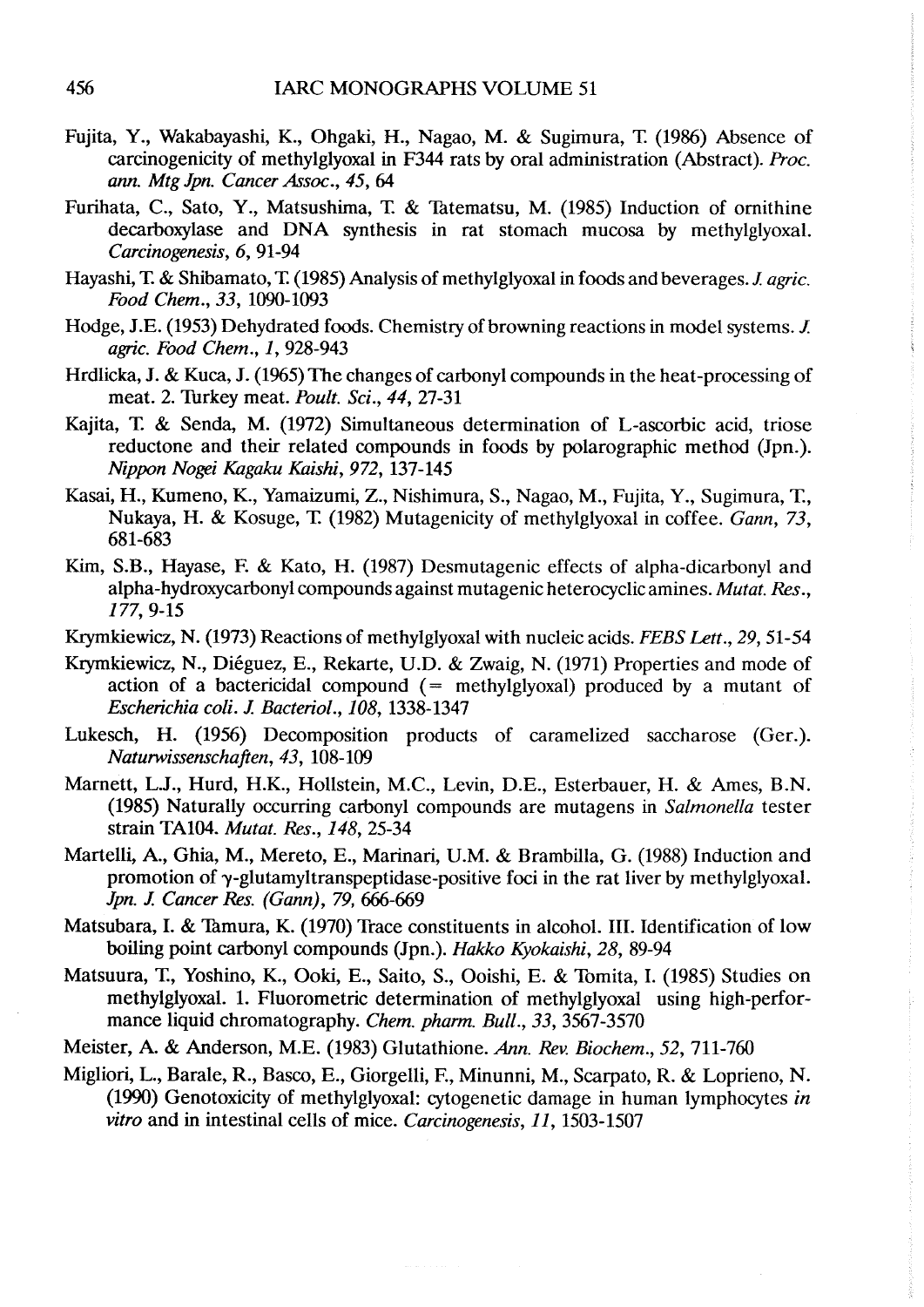- Moree-Testa, P. & Saint-Jalm, Y. (1981) Determination of  $\alpha$ -dicarbonyl compounds in cigarette smoke. J. Chromatogr., 217, 197-208
- Musashino Chemical Research Institute Ltd (1981) Methylgloxal, Japanese Patent 81 40632, 16 Apri 1981, AppL. 79/116,065
- Nagao, M., Suwa, Y., Yoshizumi, H. & Sugimura, T. (1984) Mutagens in coffee. In: MacMahon, B. & Sugimura, T., eds, Coffee and Health (Banbury Report 17), Cold Spring Harbor, NY, CSH Press, pp. 69-77
- Nagao, M., Fujita, Y., Wakabayashi, K., Nukaya, H., Kosuge, T. & Sugimura, T. (1986a) Mutagens in coffee and other beverages. Environ. Health Perspect., 67, 89-91
- Nagao, M., Fujita, Y., Sugimura, T. & Kosuge, T. (1986b) Methylglyoxal in beverages and foods: its mutagenicity and carcinogenicity. In: Singer, B. & Bartsch, H., eds, The Role of Cyclic Nucleic Acid Adducts in Carcinogenesis and Mutagenesis (IARC Scientifc Publications No. 70), Lyon, IARC, pp. 283-291
- Nakasato, F., Nakayasu, M., Fujita, Y., Nagao, M., Terada, M. & Sugimura, L (1984) Mutagenicity of instant coffee on cultured Chinese hamster lung cells. Mutat. Res., 141, 109-112
- National Research Council (1977) Drinking Water and Health, Washington DC, National Academy of Sciences
- Neuberg, C. (1913) New studies on biochemical transformation of methylglyoxal in lactic acid as well as observations on the formation of various lactic acids in nature (Ger.). Biochem. z., 51, 484-508
- Ohmori, S., Mori, M., Shiraha, K. & Kawase, M. (1989) Biosynthesis and degradation of methylglyoxal in animaIs. Progr clin. biol. Res., 290, 397-412
- Palamand, S.R., Nelson, G.D. & Hardwich, W.A. (1970) Sorne vicinal dicarbonyl compounds in beer and their influence on beer flavor. Tech. Q. Master Brew. Assoc. Am., 7, 111-115
- Perry, D.L., Chuang, C.C., Jungclaus, G.A. & Warner, J.S. (1979) Identification of Organic Compounds in Industrial Effuent Discharges (EPA-600/4-79-016), Athens, GA, US Environmental Protection Agency, Environmental Research Laboratory
- Peters, M.A., Hudson, P.M. & Jurgelske, W., Jr (1978) The acute toxicity of methylglyoxal in rats: the influence of age, sex, and pregnancy. *Ecotoxicol. environ. Saf.*, 2, 369-374
- Ray, S. & Ray, M. (1981) Isolation of methylglyoxal synthase from goat liver. J. biol. Chem., 256, 6230-6233
- Ray, S. & Ray, M. (1982) Purification and characterization of NAD and NADP-linked  $\alpha$ -ketoaldehyde dehydrogenases involved in catalyzing the oxidation of methylglyoxal to pyruvate. J. biol. Chem., 257, 10566-10570
- Ray, S. & Ray, M. (1983) Formation of methylglyoxal from aminoacetone by amine oxidase from goat plasma. 1 biol. Chem., 258, 3461-3462
- Sáez, G.T., Blay, P., Viña, J.R. & Viña, J. (1985) Glucose formation from methylglyoxal in rat hepatocytes. Biochem. Soc. Trans., 13, 945-946
- Schormüller, J. & Grosch, W. (1964) Study of aromatic compounds in foodstuffs. II. Occurrence of new carbonyl compounds in tomatoes (Ger.). Lebensmittel. Untersuch-Forsch., 126, 38-49